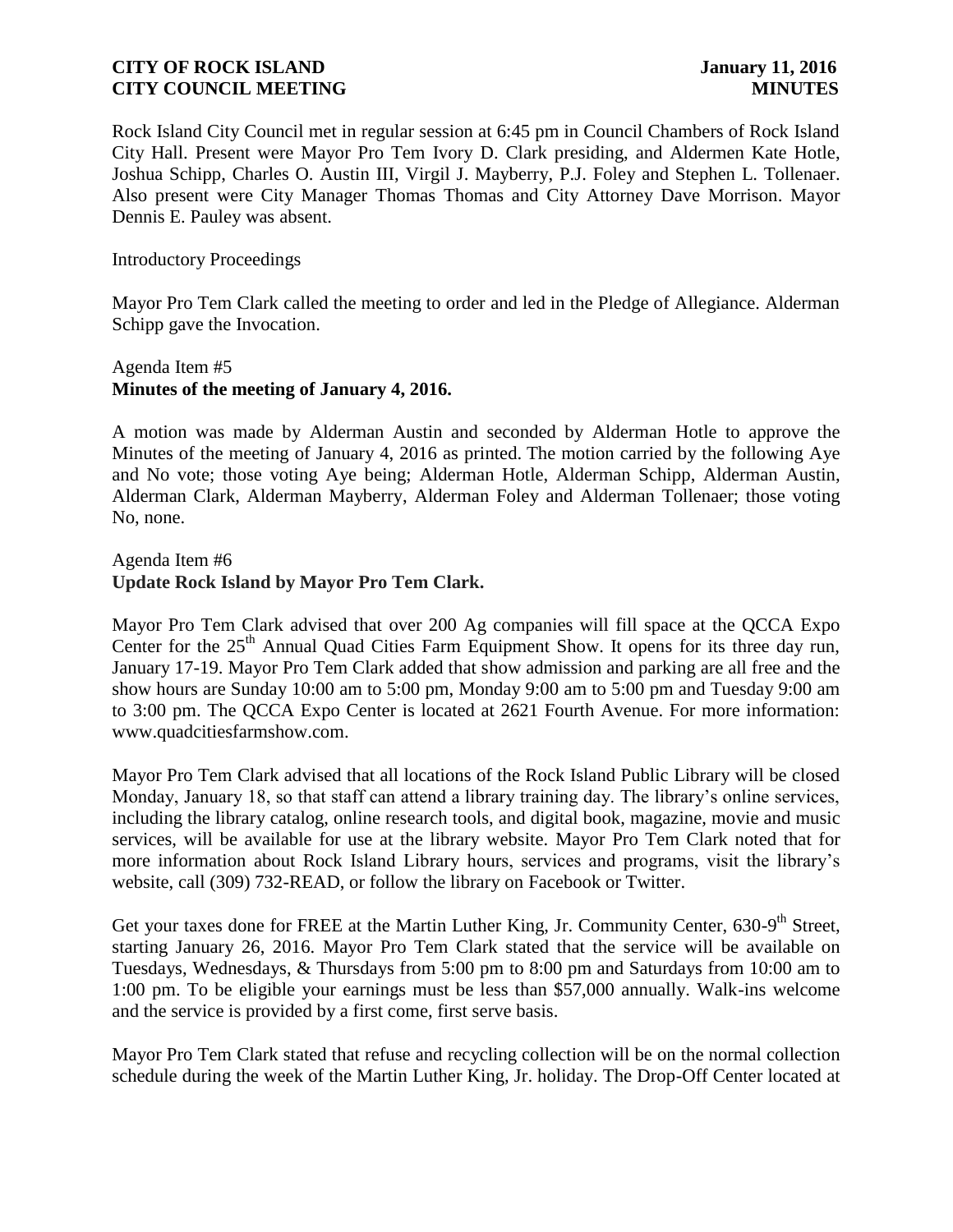Millennium Waste, 13606 Knoxville Road, Milan will be open on Saturday from 7:00 am to noon.

# Agenda Item #7 **Proclamation declaring January 2016 as National Mentoring Month.**

Mayor Pro Tem Clark read the proclamation. Big Brother Jack Cullen and Little Brother Fred accepted the proclamation. Mr. Cullen stated that they have been matched since last April through Big Brothers Big Sisters (BBBS). Mr. Cullen explained that as a Big and Little match, you are expected to spend between six and 10 hours a month together. Mr. Cullen added that they try to explore all different sides of the Quad Cities like going to museums, spending time outside and adventuring as much as they can. Mr. Cullen pointed out that there is a waiting list of about 150 children in the Quad Cities that do not have Bigs and they are waiting for matches. Mr. Cullen commented that if anyone has free time, there are kids out there that could appreciate a mentor; it is a great program.

#### Agenda Item #8

# **A Special Ordinance declaring the 2003 Freightliner/FMC Sewer Cleaning Machine as surplus and allowing for trade-in.**

It was moved by Alderman Schipp and seconded by Alderman Foley to consider, suspend the rules and pass the ordinance. The motion carried by the following Aye and No vote; those voting Aye being; Alderman Hotle, Alderman Schipp, Alderman Austin, Alderman Clark, Alderman Mayberry, Alderman Foley and Alderman Tollenaer; those voting No, none.

#### Agenda Item #9

## **A Special Ordinance declaring the 1997 HME 55 Ft. Aerial Pumper Fire Truck as surplus and allowing for disposal.**

Alderman Schipp moved and Alderman Hotle seconded to consider, suspend the rules and pass the ordinance. The motion carried by the following Aye and No vote; those voting Aye being; Alderman Hotle, Alderman Schipp, Alderman Austin, Alderman Clark, Alderman Mayberry, Alderman Foley and Alderman Tollenaer; those voting No, none.

#### Agenda Item #10

# **A Special Ordinance establishing a two-way stop intersection at 42nd Street and 22nd Avenue.**

It was moved by Alderman Austin and seconded by Alderman Schipp to consider, suspend the rules and pass the ordinance. The motion carried by the following Aye and No vote; those voting Aye being; Alderman Hotle, Alderman Schipp, Alderman Austin, Alderman Clark, Alderman Mayberry, Alderman Foley and Alderman Tollenaer; those voting No, none.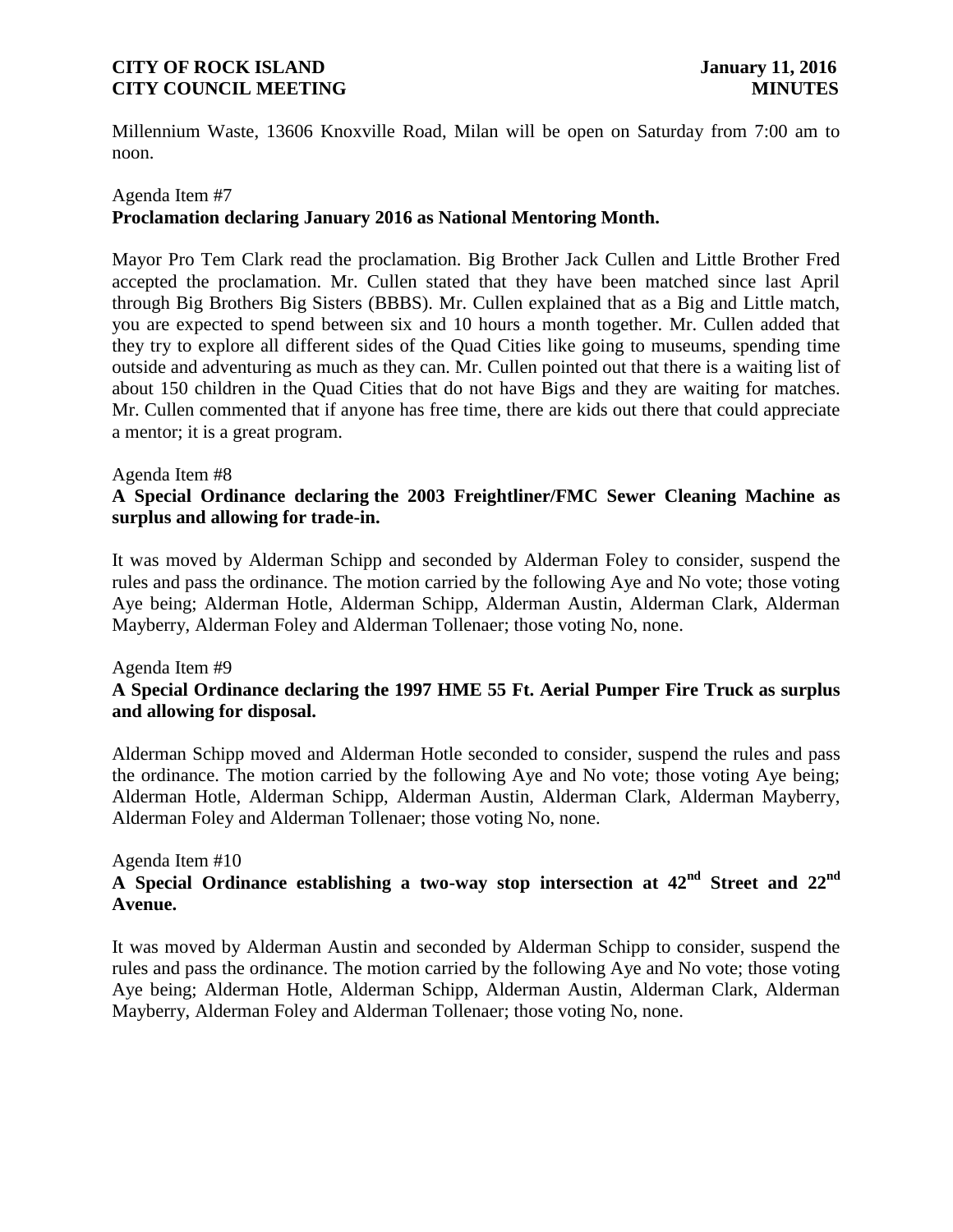Agenda Item #11 **CLAIMS**

It was moved by Alderman Austin and seconded by Alderman Schipp to accept the following report and authorize payment as recommended. The motion carried by the following Aye and No vote; those voting Aye being; Alderman Hotle, Alderman Schipp, Alderman Austin, Alderman Clark, Alderman Mayberry, Alderman Foley and Alderman Tollenaer; those voting No, none.

a. Report from the Public Works Department regarding payment #25 in the amount of \$880,988.60 to Gilbane Building Company for construction services provided for the Rock Island Police Station project.

#### Agenda Item #12

## **Claims for the weeks of December 25 through December 31 in the amount of \$1,188,783.04 and January 1 through January 7 in the amount of \$4,802,741.52 and payroll for the weeks of December 21 through January 3 in the amount of \$1,480,581.88.**

Alderman Foley moved and Alderman Mayberry seconded to allow the claims and payroll. The motion carried by the following Aye and No vote; those voting Aye being; Alderman Hotle, Alderman Schipp, Alderman Austin, Alderman Clark, Alderman Mayberry, Alderman Foley and Alderman Tollenaer; those voting No, none.

# Agenda Item #13 **Purchase Card Claims for the month of December in the amount of \$62,386.39.**

It was moved by Alderman Hotle and seconded by Alderman Schipp to approve the purchase card claims. The motion carried by the following Aye and No vote; those voting Aye being; Alderman Hotle, Alderman Schipp, Alderman Austin, Alderman Clark, Alderman Mayberry, Alderman Foley and Alderman Tollenaer; those voting No, none.

Agenda Item #14

## **Report from the Community and Economic Development Department regarding bids for the demolition of the residential property at 2917 5 ½ Avenue, recommending the bid be awarded to Miller Trucking and Excavating in the amount of \$17,055.00.**

Alderman Hotle moved and Alderman Austin seconded to award the bid as recommended and authorize the City Manager to execute the contract documents.

Comments followed. Alderman Hotle thanked staff for taking care of this item. Alderman Hotle added that she had received many concerns and complaints from her constituents in regards to this house.

After comments, the motion carried by the following Aye and No vote; those voting Aye being; Alderman Hotle, Alderman Schipp, Alderman Austin, Alderman Clark, Alderman Mayberry, Alderman Foley and Alderman Tollenaer; those voting No, none.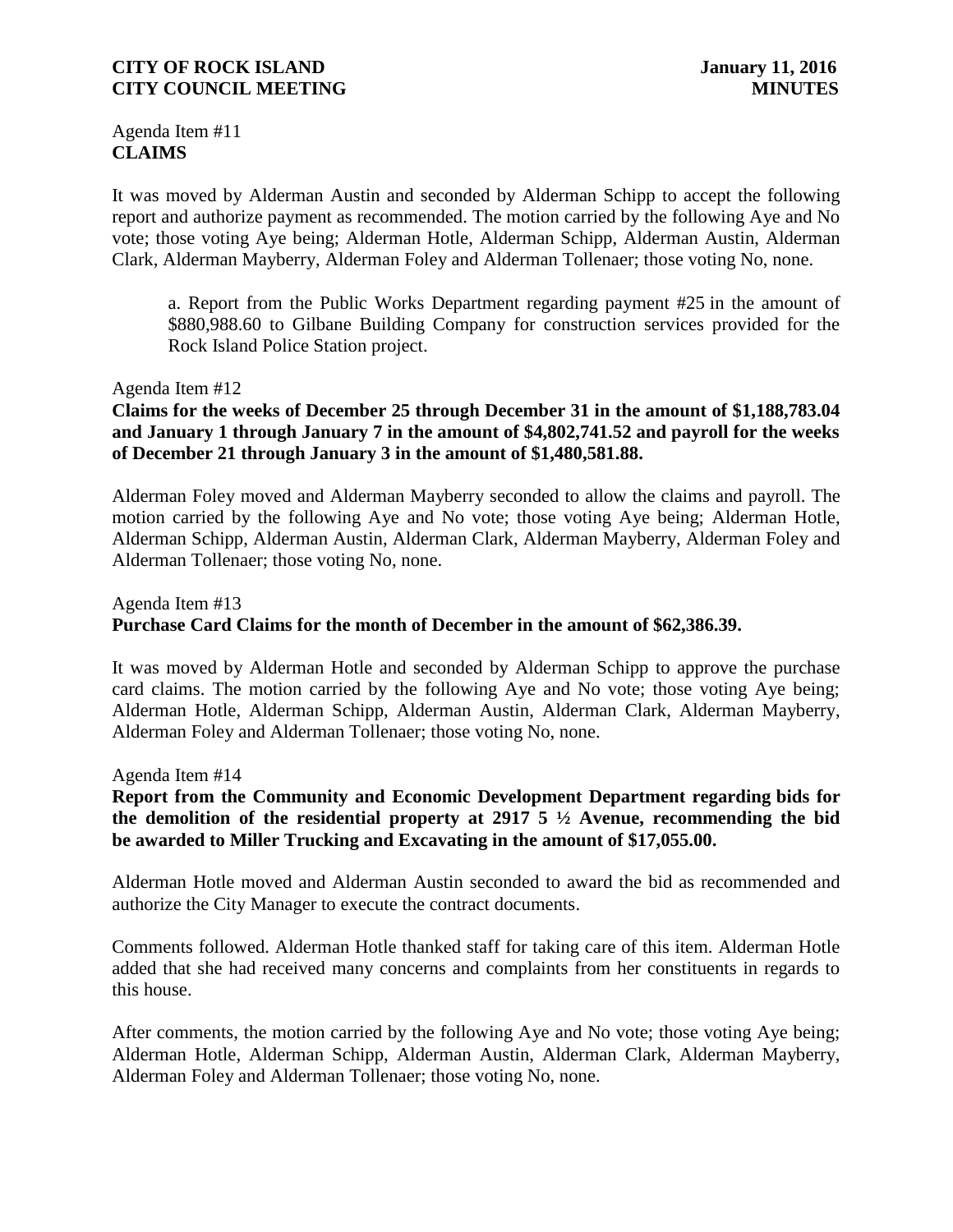#### Agenda Item #15

**Report from the Public Works Department regarding the 2016 Sidewalk and Pavement Patching Program maintenance contract, recommending to extend the 2015 maintenance contract with Centennial Contractors of the Quad Cities, Inc. in order to perform the required maintenance through 2016.** 

It was moved by Alderman Schipp and seconded by Alderman Mayberry to approve the extension as recommended.

Discussion followed. Alderman Schipp stated to the constituents of the  $6<sup>th</sup>$  Ward that this is for the Street Patching Sidewalk Repair Utility Patching Program that was implemented last year. Alderman Schipp added that the funds have increased for this in anticipation of labor costs increasing. Alderman Schipp pointed out that this is the program for the sidewalk repair. Alderman Schipp commented that if a resident has a stretch of sidewalk in front of their home that is dilapidated or if they feel it poses a public safety risk then email him at [ward6@rigov.org](mailto:ward6@rigov.org) so that the property address can be put on the list. Alderman Schipp commented that this is on a first come, first serve basis.

After discussion, the motion carried by the following Aye and No vote; those voting Aye being; Alderman Hotle, Alderman Schipp, Alderman Austin, Alderman Clark, Alderman Mayberry, Alderman Foley and Alderman Tollenaer; those voting No, none.

# Agenda Item #16 **Report from the City Clerk regarding an application and Resolution for the Quad Cities River Bandits to hold a 5K Run on Saturday, April 23, 2016 from 9:00 am to 10:00 am.**

Alderman Foley moved and Alderman Hotle seconded to approve the event as recommended and adopt the resolution.

Comments followed. Alderman Hotle stated that she is happy to see that we are getting another race for a good cause in Rock Island.

After comments, the motion carried by the following Aye and No vote; those voting Aye being; Alderman Hotle, Alderman Schipp, Alderman Austin, Alderman Clark, Alderman Mayberry, Alderman Foley and Alderman Tollenaer; those voting No, none.

Agenda Item #17 **Other Business.**

Alderman Schipp referenced the free tax preparation at the King Center. Alderman Schipp advised that this is part of a Quad Cities wide effort; VITA (Volunteer Income Tax Assistance**)** is a program funded by the United Way of the Quad Cities. Alderman Schipp commented that if the King Center is not a convenient location; there are multiple other locations throughout the Quad Cities. Alderman Schipp advised that the number to call from a landline is 211; the cell phone number to use is (563) 355-9900. Alderman Schipp added that this service is available to